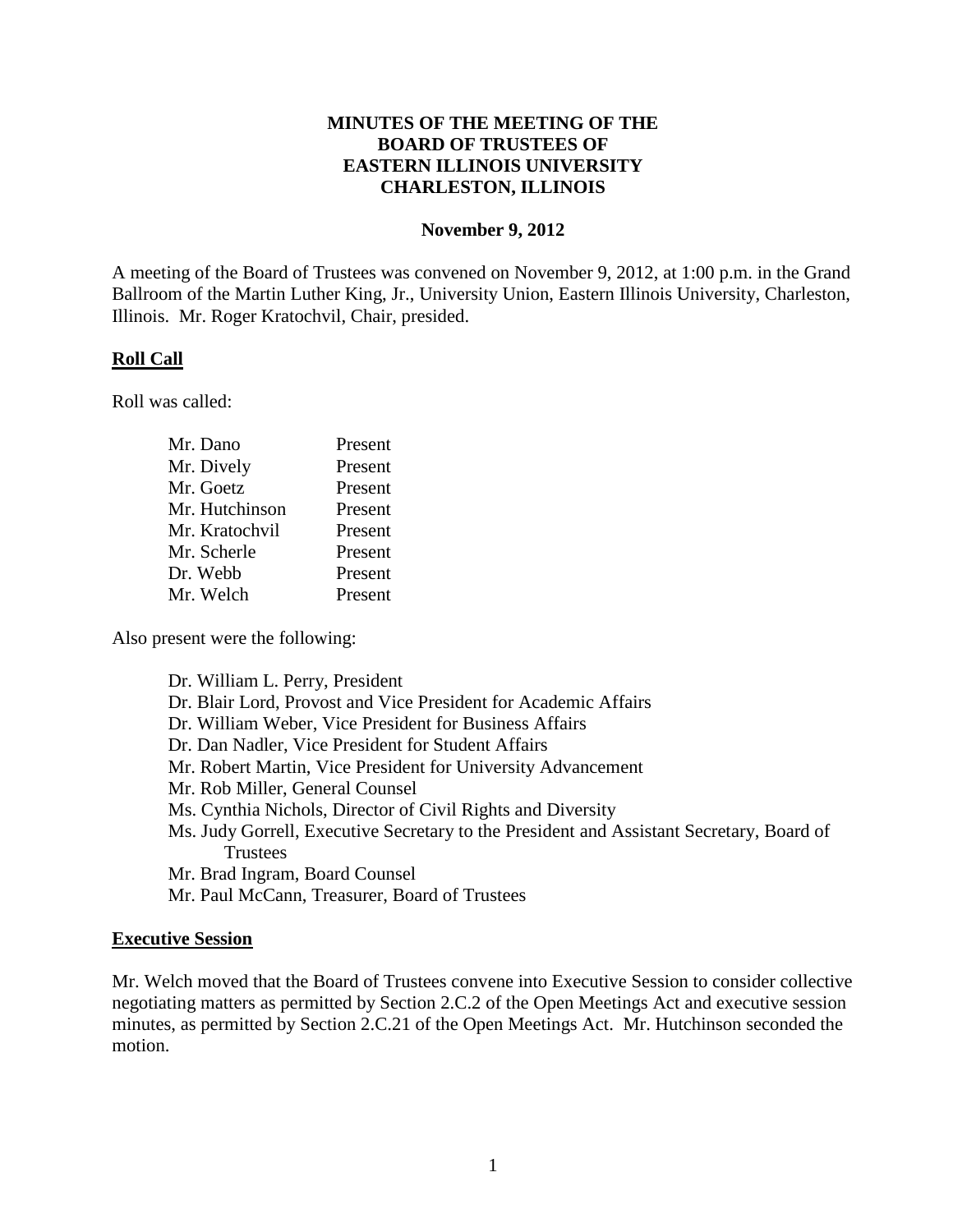Roll was called and the vote was as follows:

| Mr. Dano       | Yes |
|----------------|-----|
| Mr. Dively     | Yes |
| Mr. Goetz      | Yes |
| Mr. Hutchinson | Yes |
| Mr. Scherle    | Yes |
| Dr. Webb       | Yes |
| Mr. Welch      | Yes |
| Mr. Kratochvil | Yes |
|                |     |

Motion carried.

Mr. Dively moved to return to Open Session. Mr. Scherle seconded the motion.

Roll was called and the vote was as follows:

| Mr. Dano       | Yes |
|----------------|-----|
| Mr. Dively     | Yes |
| Mr. Goetz      | Yes |
| Mr. Hutchinson | Yes |
| Mr. Scherle    | Yes |
| Dr. Webb       | Yes |
| Mr. Welch      | Yes |
| Mr. Kratochvil | Yes |
|                |     |

Motion carried.

# **Action Items**

1. Dr. Webb moved to approve the minutes of the Board meeting on September 21, 2012. Mr. Dano seconded the motion.

Roll was called and the vote was as follows:

| Mr. Dano       | Yes |
|----------------|-----|
| Mr. Dively     | Yes |
| Mr. Goetz      | Yes |
| Mr. Hutchinson | Yes |
| Mr. Scherle    | Yes |
| Dr. Webb       | Yes |
| Mr. Welch      | Yes |
| Mr. Kratochvil | Yes |
|                |     |

Motion carried.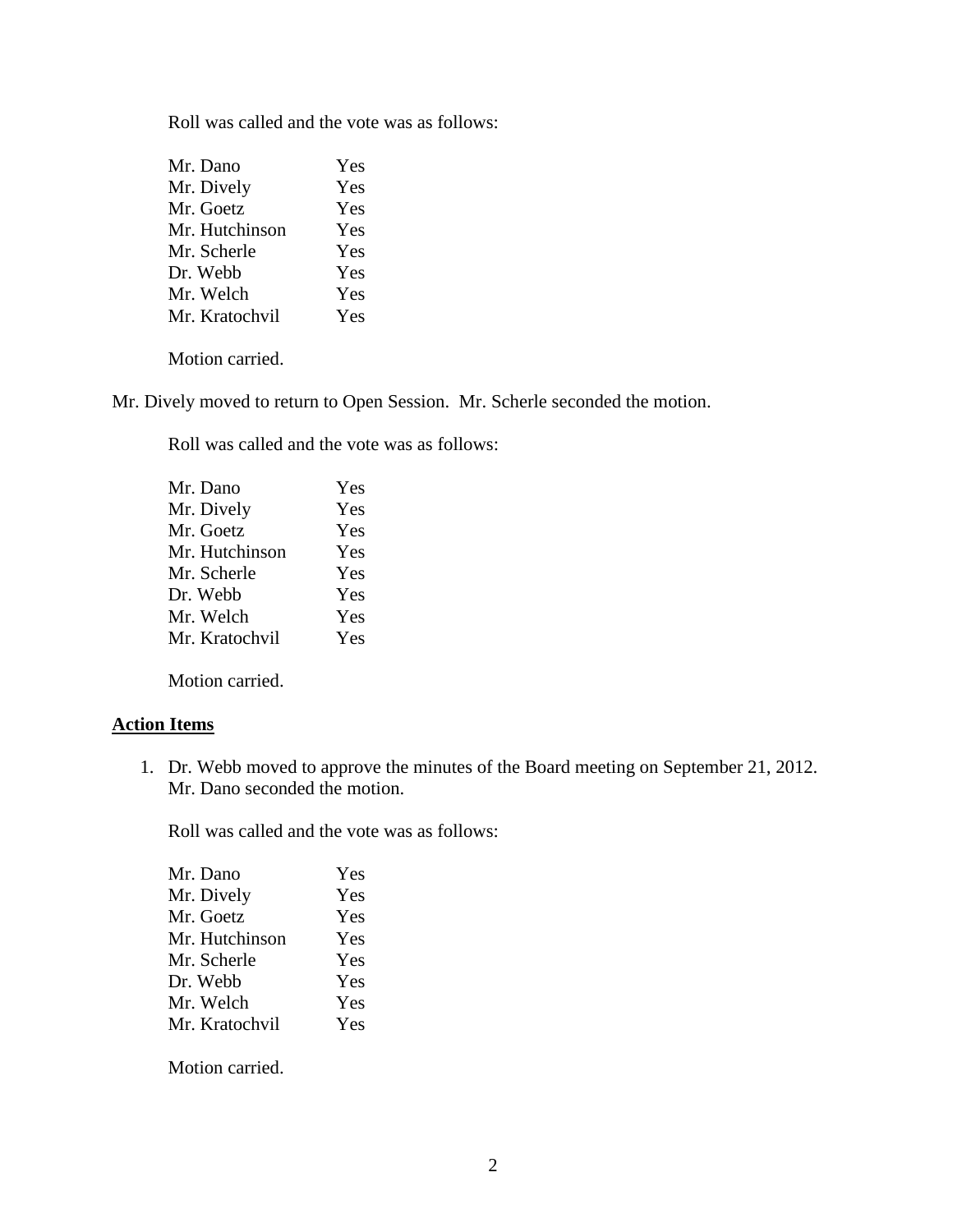- 2. Executive Session Minutes—Open Meetings Act No action.
- 3. Mr. Dively moved to approve the revisions to the Resolution of Permanence for the Tarble Arts Center. Mr. Hutchinson seconded the motion.

Roll was called and the vote was as follows:

| Mr. Dano       | Yes |
|----------------|-----|
| Mr. Dively     | Yes |
| Mr. Goetz      | Yes |
| Mr. Hutchinson | Yes |
| Mr. Scherle    | Yes |
| Mr. Welch      | Yes |
| Mr. Kratochvil | Yes |
| Dr. Webb       | Yes |
|                |     |

Motion carried.

RESOLUTION

Recognizing the Tarble Arts Center Eastern Illinois University

WHEREAS, the Tarble Arts Center advances understanding of our artistic and cultural heritage through exhibition, collection, research and interpretation, and

WHEREAS, the Center helps students, scholars and the broader community to experience authentic and significant art and artifacts firsthand, and to place them in meaningful contexts, and

WHEREAS, the Center furthers this mission by preserving, enhancing and providing access to the collections for the benefit of present and future generations, and

WHEREAS, the Center pursues this mission through the efforts of its staff, supporting and enriching the educational mission of Eastern Illinois University, and

WHEREAS, of the more than 17,000 museums nationwide, less than 800 have achieved accreditation through the American Association of Museums, which recognizes a museum's commitment to excellence, accountability, high professional standards, and continued institutional improvement, and

WHEREAS, a statement of permanence from the Center's governing authority is expected as part of its ongoing reaccreditation process, now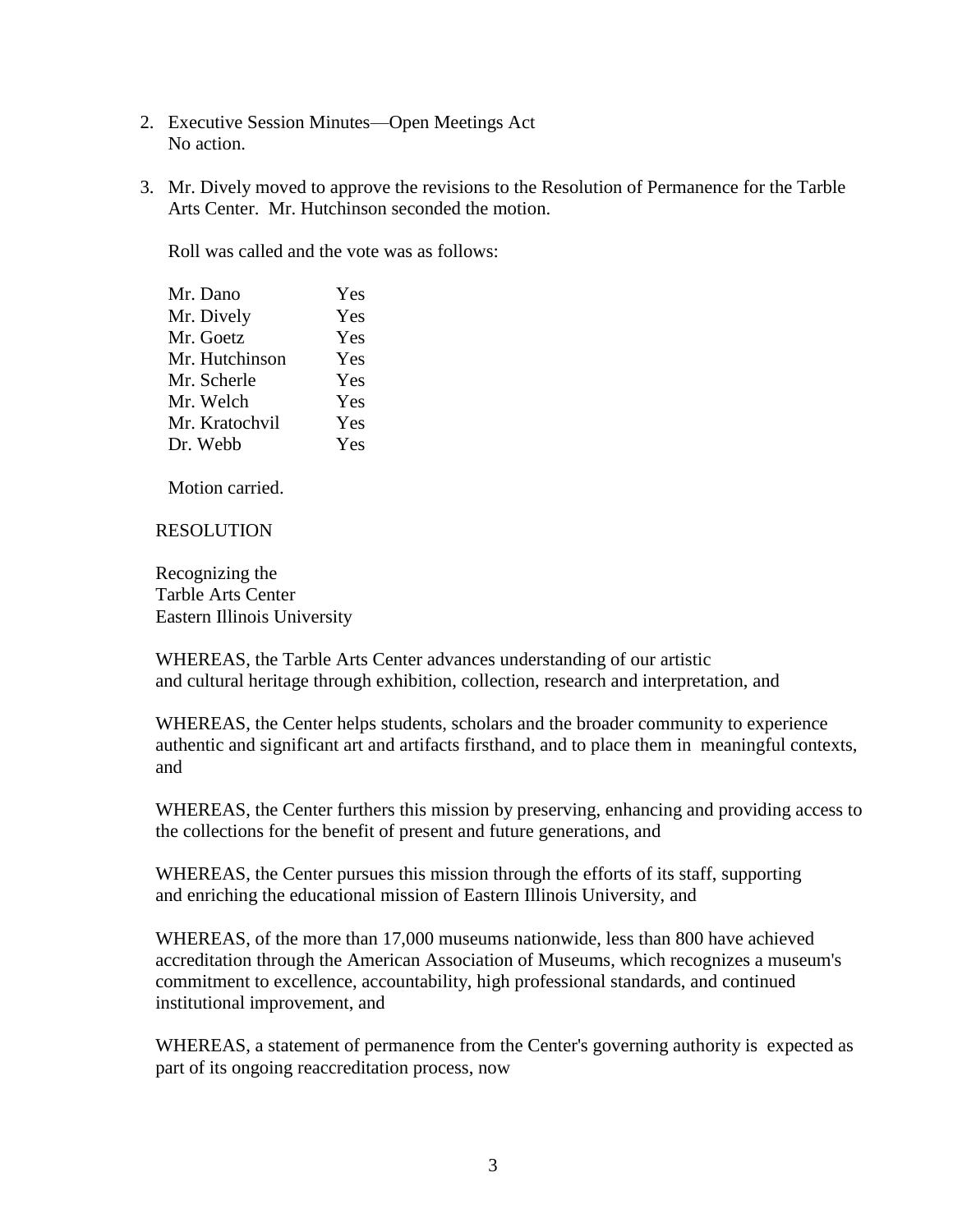THEREFORE, BE IT RESOLVED that the Board of Trustees of Eastern Illinois University hereby

Declares that the Tarble Arts Center is a valued, integral and lasting educational and intellectual resource [part] of the University, and sees the Center and its collections as an essential component of the University

Pledges to use its resources to support the mission of the Tarble Arts Center, including to protect the Tarble Arts Center's tangible and intangible assets held in public trust, especially with regards to its collections

Is committed to the Tarble Arts Center's continued success in fulfilling its mission and meeting its public trust responsibilities, especially with regard to the collection,

Is committed to following American Alliance of Museum and museum field standards, particularly with regard to the Tarble Arts Center's collections, the use of deaccessioning proceeds, and collecting and gift-acceptance policies, and will not consider the Tarble Arts Center collections as disposable assets.

Approved by the Board of Trustees, Eastern Illinois University, 3 September 2010; amended 9 November 2012.

4. Mr. Dano moved to approve Contract Renewal and Successor Agreement of the Laborers' Local #159. Mr. Hutchinson seconded the motion.

The tentative agreement was reached on October 31, 2012 with reference to length of agreement, wages, and furlough language. The agreement was ratified on November 1, 2012, and is a four (4) year agreement effective July 1, 2012, through June 30, 2016. The bargaining unit has approximately five (5) employees. The cost of the settlement is prevailing rates applicable to Coles County.

Roll was called and the vote was as follows:

| Yes     |
|---------|
| Yes     |
| Abstain |
| Yes     |
| Yes     |
| Yes     |
| Yes     |
| Yes     |
|         |

Motion carried.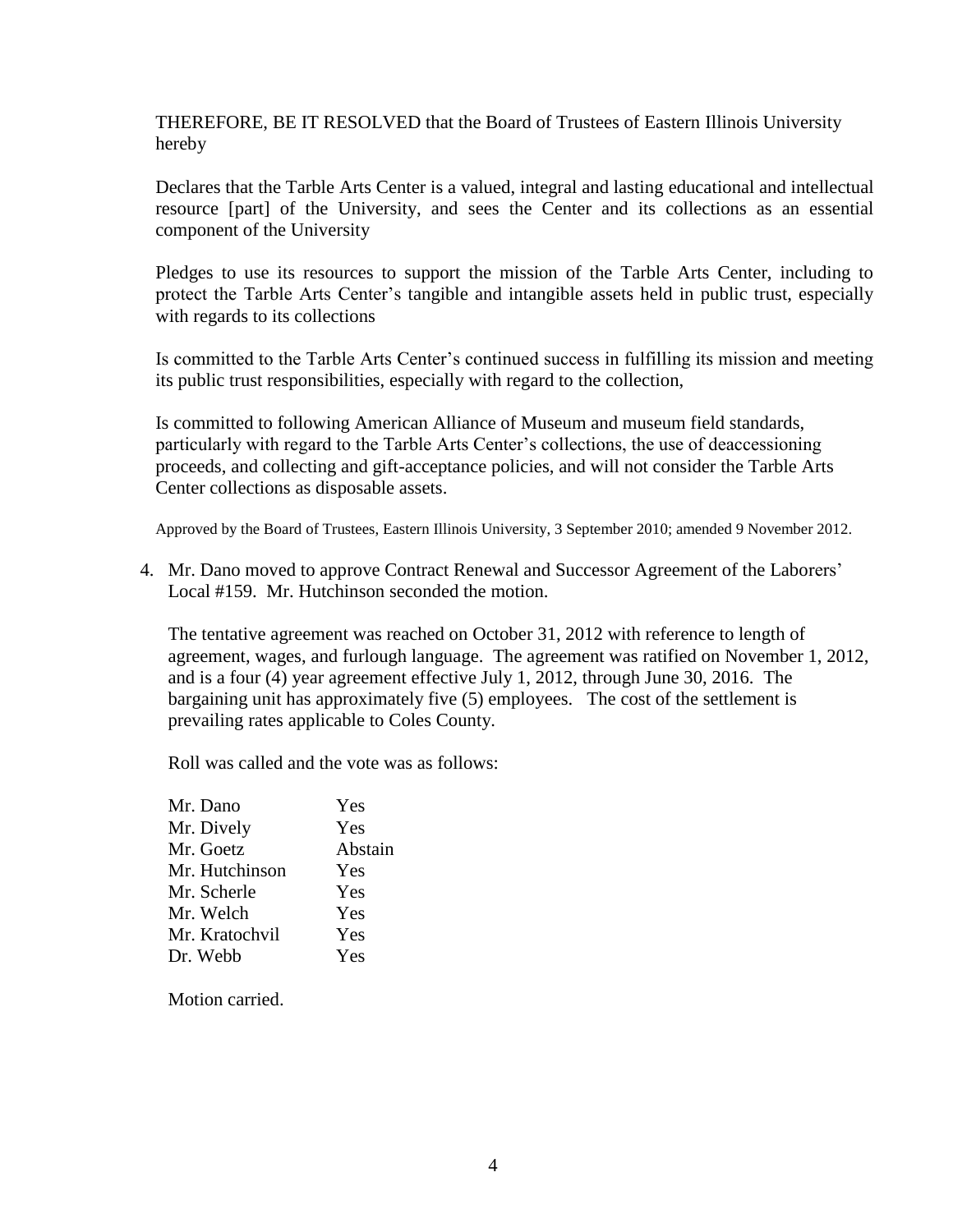5. A revision to Board Governing Policies was provided as a first reading.

# Proposed Revision to Board Regulation 1.F.3

### 3. Presentations

At each regular and special meeting that is open to the public, members of the public and employees of the university shall be afforded time to make comments or to ask questions of the Board subject to reasonable constraints; however, such comment will not be approved regarding grievances, student judicial proceedings, pending bids, and labor negotiations.

At the end of each Board meeting, a period of time shall be set- aside for public comment. Any individual desiring to address the Board shall be allowed up to five (5) minutes for comments or questions. Only one (1) person may speak on behalf of an organization. Public comment would not be approved on disputed matters that are being addressed in internal university processes such as grievances, student judicial proceedings, pending bids, labor negotiations. The Board of Trustees in its discretion may allow public comment on matters deemed appropriate.

The Board Chairperson shall have the ability to limit comments if deemed irrelevant, repetitious or disruptive.

The following procedures shall be followed:

- a. Persons desiring to address the Board on other than current agenda items shall submit a signed written request to the President at least ten (10) calendar days prior to the Board meeting
	- 1. The request shall include: (1) the name; (2) phone number and/or email address; (3) mailing address of the person wishing to speak; (4) the name of the group represented; and (5) a summary of the presentation.
	- 2. The President and the Chairperson shall consult with respect to each request to address the Board.
	- 3. At least three (3) calendar days before the meeting, the President shall indicate to each person properly submitting a request to address the Board whether the request shall be granted or denied.
	- 4. If the request is granted, the form and duration of the presentations shall be subject to rulings of the Chairperson.
- b. Persons desiring to address the Board on current agenda items shall submit: (1) their name; (2) phone number and/or email address; (3) mailing address; (4) name of group represented; and (5) the topic to be addressed to the Board Chairperson prior to the time allotted for public comment.
- c. Because of heavy demands on the Board, the total time for presentations shall be limited to twenty (20) minutes unless the Board moves for and approves a longer period. Persons wishing to address the Board, but are unable to do so, may submit a signed written statement, including their phone number and/or email address, to the Board.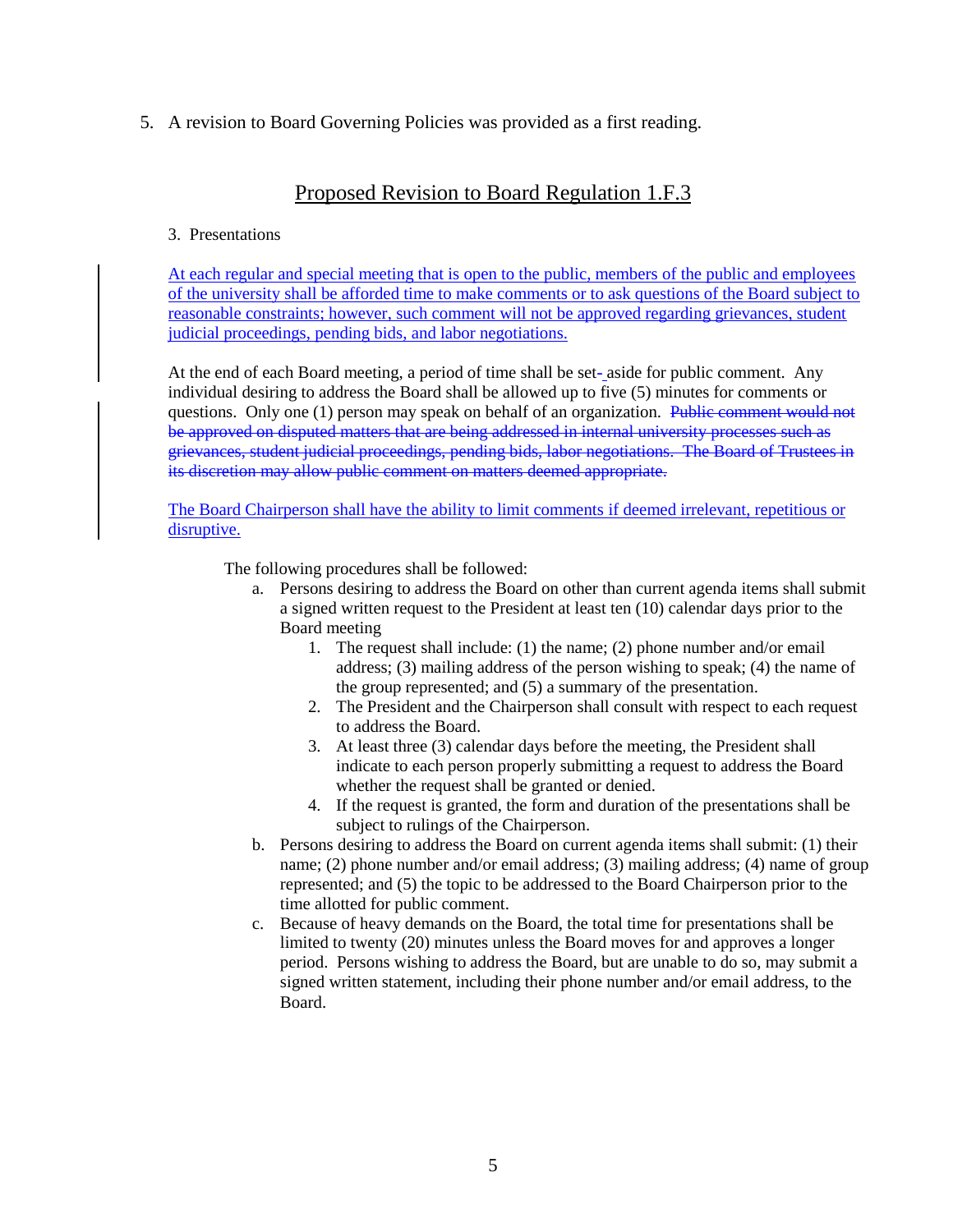# **Information Items**

# **President's Report**

# **Campus and Community Presentation**

Dr. Nadler spoke about the partnership between the University and the community. Eastern was recently named to the President's National Honor Roll for Community Service. This honor is awarded to the top 600 schools in the country that have a community service program.

# **Program Analysis Presentation**

Since EIU operates in a fiscal environment of declining direct general revenue appropriations and the very real possibility of additional significant reductions in general revenue support, Dr. Perry discussed conducting an analysis of all university programs. The purpose of this effort is to provide a guide for reshaping EIU so that it will emerge stronger as an academic institution. The steering committee has been named, and the process will conclude in May 2013 with a final report.

# **Report from Board Chair**

Mr. Kratochvil read a commendation for Dr. Robert Webb in appreciation of his continued service as a member of the Board.

# **Commendation Presented to Robert D. Webb**

*WHEREAS, Dr. Robert D. Webb continues his devotion to higher education in Illinois, a task which includes the diligent performance of his duties as a member of Eastern Illinois University's Board of Trustees; and*

*WHEREAS, Dr. Webb has faithfully supported the mission and activities of Eastern Illinois University, including his participation in community and university events such as commencement exercises and strategic planning efforts; and*

*WHEREAS, Dr. Webb, via his active participation in programming sponsored by Eastern's Academy of Lifetime Learning, has demonstrated the importance of continuing education and curiosity; and* 

*WHEREAS, Dr. Webb's extensive service to the Board has included guiding the Board as its chairman from April 2011 to April 2012, a period that included such campus milestones as the launch of Eastern's new Renewable Energy Center, one of*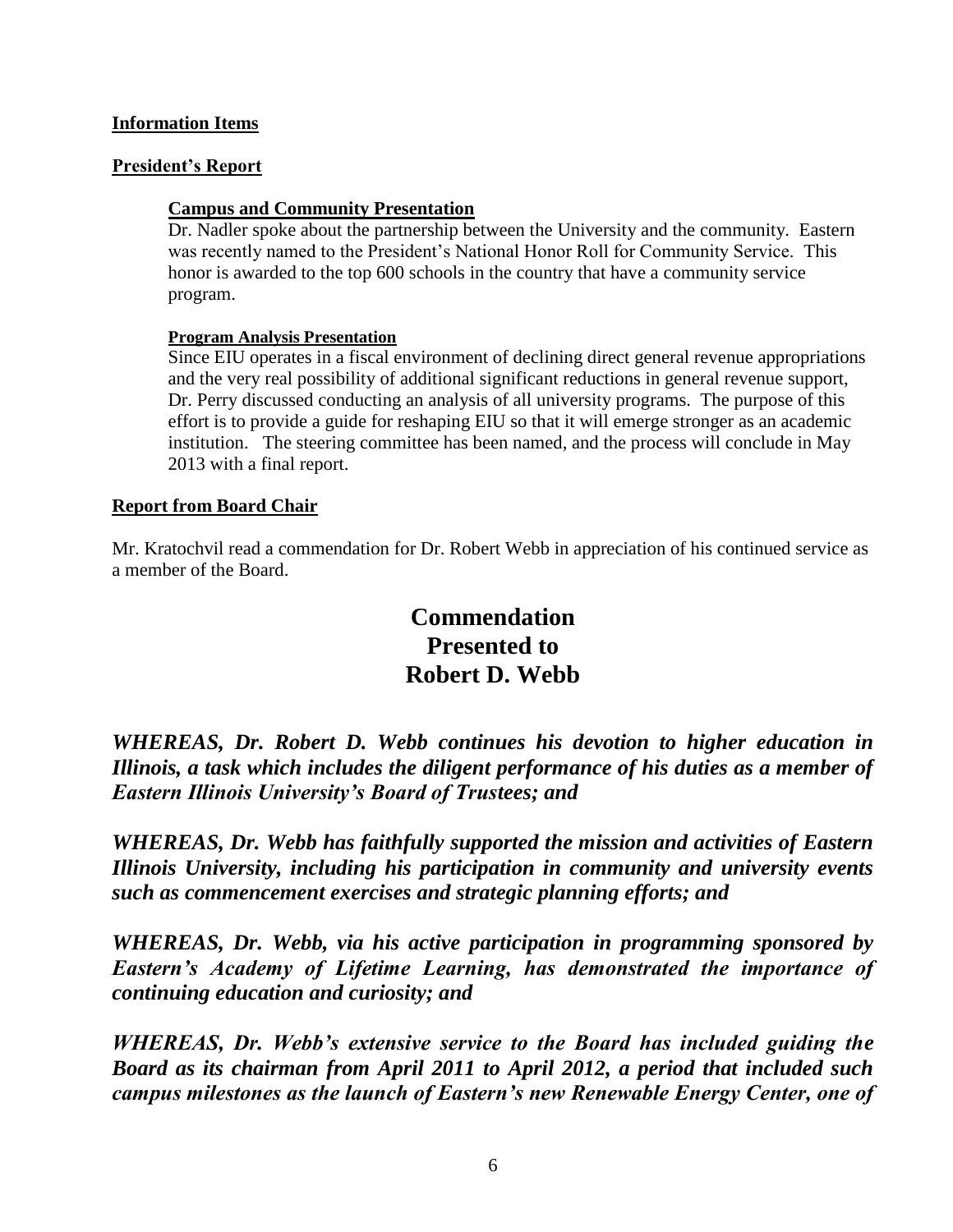*the largest university biomass installations in the country, and the realization—more than two years ahead of schedule—of a \$50 million fundraising goal for "EI&U: Campaign for Eastern," the largest fundraising effort in the University's history;* 

*NOW, THEREFORE, BE IT RESOLVED THAT the members of the Eastern Illinois University Board of Trustees, along with the University's administration, faculty, staff and students, do hereby express their utmost gratitude to Dr. Robert D. Webb for his dedicated service to education, Eastern Illinois University, and the people of Illinois, and do hereby thank him for his past, present and future service to Eastern Illinois University and the community at large.*

\_\_\_\_\_\_\_\_\_\_\_\_\_\_\_\_\_\_\_\_\_\_\_\_\_\_\_\_\_\_\_\_\_\_\_\_ \_\_\_\_\_\_\_\_\_\_\_\_\_\_\_\_\_\_\_\_\_\_\_\_\_\_\_\_\_\_\_\_\_

William L. Perry, President **Roger L. Kratochvil, Board Chair** 

# **Committee Reports**

Executive/Planning Committee – The Committee discussed the proposed revision to the BOT Regulations pertaining to Public Comment at Regular and Special Meetings of the Board of Trustees. Dr. Perry provided a thorough presentation of the Program Analysis initiative.

Board Relations Committee – Mr. Martin updated the Committee: Two new Foundations Board members have been appointed—Janet Treichel and Tim McCollum; the Capital Campaign raised \$63,000,000 which is 127% of the goal; and Eastern was awarded the CASE V Gold Award for its campaign publication case statement.

Finance/Audit Committee – Dr. Weber noted that all funds have been received from the State for FY12. Approximately \$30M in appropriated funds and \$4M MAP funds have been vouchered for FY13, but no FY13 money has been received to date. Dr. Weber will inform the Board Regulations Committee about the process for library acquisitions. This request was made since Board Regulations do not require Board approval for purchase of library books, but Board approval is required for the purchase of electronic resources.

# Board Regulations – No report

Academic and Student Affairs Committee – Dr. Lord provided an Overview of Recruitment and Employment of Tenure Track Faculty and a Summary of Recruitment Strategies. He also announced honors admissions are up from FA 2011 to 266. Admissions statistics, as of November 7, 2012, indicate that new freshman applicants and admits are up from 2011 and new transfer applicants and admits are down from 2011. The Office of Admissions will be increasing transfer recruitment programs. Dr. Lord reported that a full Noel-Levitz report will be provided at a later date.

Dr. Nadler announced that Stephanie Arnold is in her fourth year with the Eastern Illinois volleyball team, and she is an OVC Scholar-Athlete Award Winner for 2011-2012.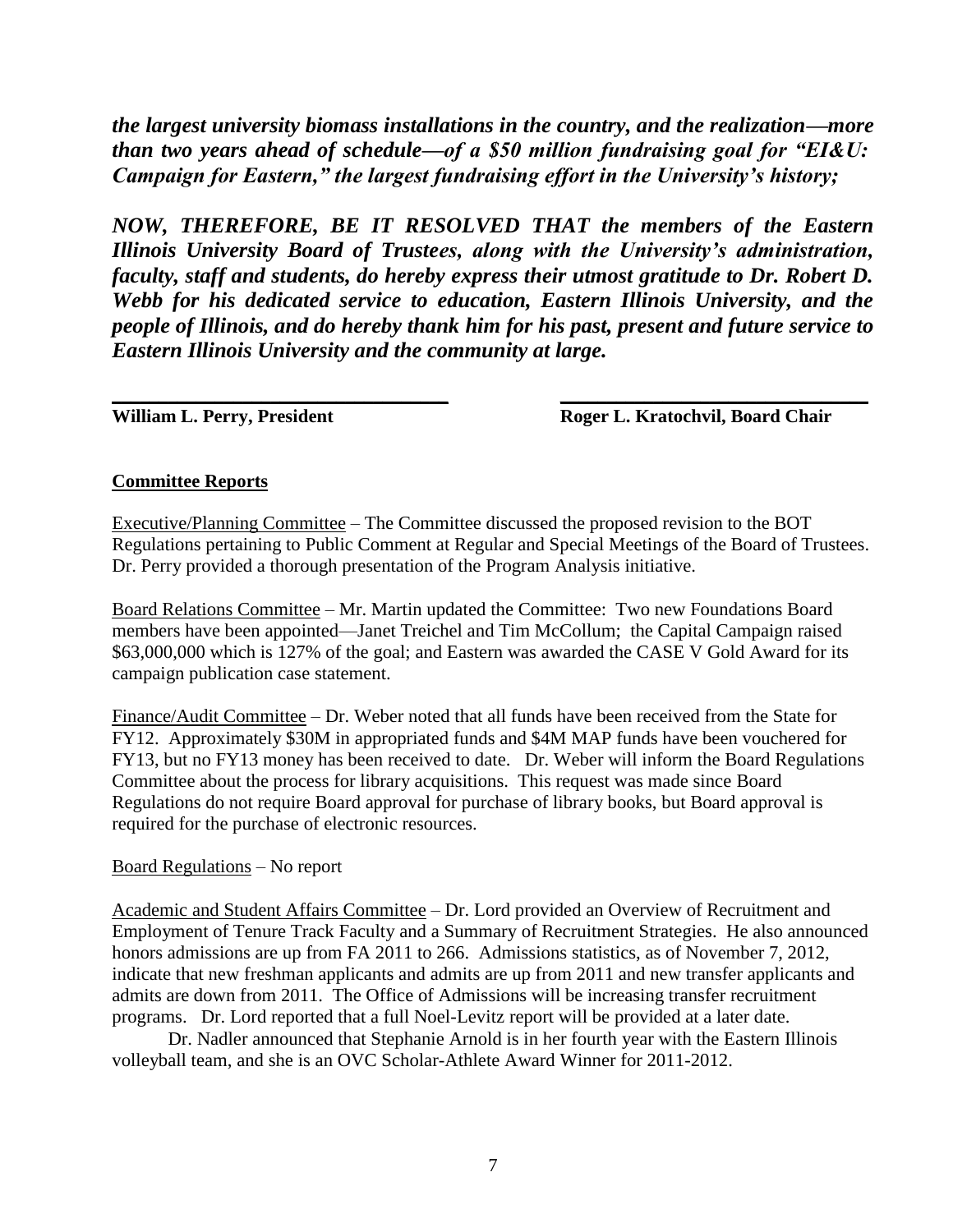# **Alumni Association Report**

Ms. Julie Sterling gave the Alumni Association report. The Alumni Association was founded in 1905, is comprised of 21 volunteer Board members, has \$2.1M in assets, and has 2,400 dues-paying members. The Alumni Association works directly with President Perry and the vice presidents. Mr. Kratochvil is the Board of Trustees liaison.

The Association provides financial support, with an annual budget of \$150,000. The support includes projects for the University, Panther Athletics, use of Brainard House and Linder House rent free, assistance with the Annual Fund, Commencement, and system administration.

The Association provides the *eastern illinois alumni* publication and sends a monthly newsletter via email to 36,000 addresses. The Association continues to assist with recruitment, provides \$5,000 in scholarships, and selects the Livingston Lord Scholarship recipients.

### **Earned Degrees Report**

In FY 2012, 2,782 degrees were awarded, which is a slight decrease from the previous year. General Studies was the largest undergraduate major, and Educational Administration is the largest Master's Degree program. In FY 2012, minorities received 367 degrees, or 13% of the total degrees conferred. Eastern's 6-year graduation rate (IPEDS/NCAA methodology) is 59%.

### **Enrollment Report, Summer and Fall 2011**

Enrollment numbers have declined slightly from the previous year, for both the summer and fall semesters. Undergraduate enrollment has shown more decline than graduate enrollment.

### **Reports from Constituencies**

Faculty Senate – No report

Staff Senate – No report

Student Government – Ms. Kaci Abolt reported that student government has been involved in many events, such as a flag pole dedication, a safety walk on campus, and pizza with the President. Student government participated in observance of the Month of Hunger Awareness. Student government members met with Charleston officials and Lake Land Community College student leadership team. Student elections will be conducted next semester.

### **Summary of Purchases \$100,000 - \$249,999**

| <b>Vendor</b>                                       | <b>Type of Purchase</b>                            | <b>Bids</b> | Amount    |
|-----------------------------------------------------|----------------------------------------------------|-------------|-----------|
| exp U.S. Service<br>Chicago, $IL$                   | Design Services for campus wide<br>security system | (a)         | \$247,000 |
| <b>Public Broadcasting Service</b><br>Arlington, VA | Programming and membership                         | (b)         | \$225,000 |